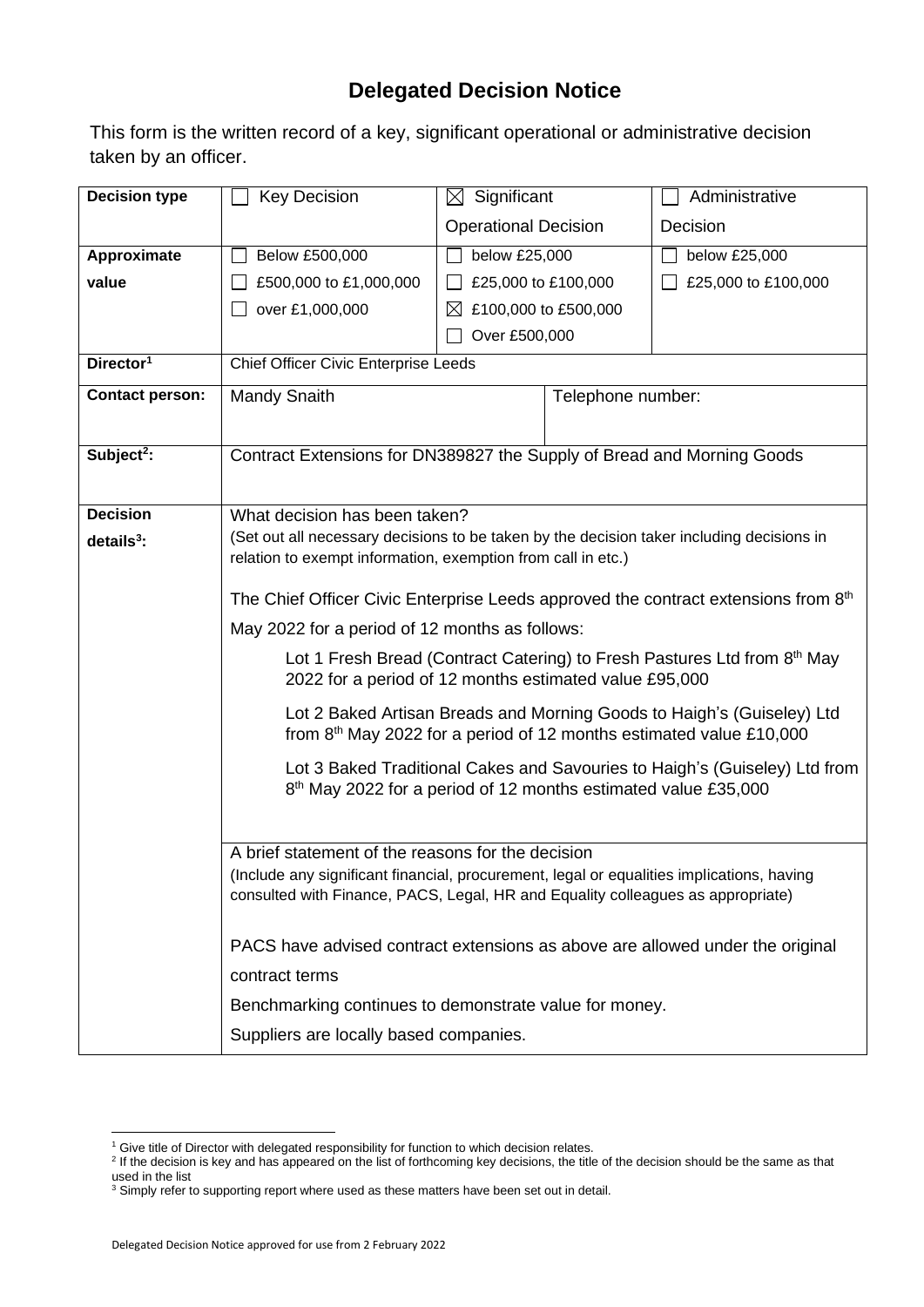|                            | Brief details of any alternative options considered and rejected by the decision   |      |                |  |  |  |
|----------------------------|------------------------------------------------------------------------------------|------|----------------|--|--|--|
|                            | maker at the time of making the decision                                           |      |                |  |  |  |
|                            |                                                                                    |      |                |  |  |  |
|                            |                                                                                    |      |                |  |  |  |
| <b>Affected wards:</b>     |                                                                                    |      |                |  |  |  |
| <b>Details of</b>          | <b>Executive Member</b>                                                            |      |                |  |  |  |
| consultation               |                                                                                    |      |                |  |  |  |
| undertaken <sup>4</sup> :  |                                                                                    |      |                |  |  |  |
|                            | <b>Ward Councillors</b>                                                            |      |                |  |  |  |
|                            |                                                                                    |      |                |  |  |  |
|                            | Chief Digital and Information Officer <sup>5</sup>                                 |      |                |  |  |  |
|                            |                                                                                    |      |                |  |  |  |
|                            | Chief Asset Management and Regeneration Officer <sup>6</sup>                       |      |                |  |  |  |
|                            |                                                                                    |      |                |  |  |  |
|                            | <b>Others</b>                                                                      |      |                |  |  |  |
|                            |                                                                                    |      |                |  |  |  |
| Implementation             | Officer accountable, and proposed timescales for implementation                    |      |                |  |  |  |
|                            |                                                                                    |      |                |  |  |  |
|                            | Head of catering Services – required by $8th$ May 2022                             |      |                |  |  |  |
| List of                    | Date Added to List:-                                                               |      |                |  |  |  |
| Forthcoming                | If Special Urgency or General Exception a brief statement of the reason why it is  |      |                |  |  |  |
| Key Decisions <sup>7</sup> | impracticable to delay the decision                                                |      |                |  |  |  |
|                            |                                                                                    |      |                |  |  |  |
|                            | If Special Urgency Relevant Scrutiny Chair(s) approval                             |      |                |  |  |  |
|                            | Signature                                                                          | Date |                |  |  |  |
| <b>Publication of</b>      | If not published for 5 clear working days prior to decision being taken the reason |      |                |  |  |  |
| report <sup>8</sup>        | why not possible:                                                                  |      |                |  |  |  |
|                            |                                                                                    |      |                |  |  |  |
|                            | If published late relevant Executive member's approval                             |      |                |  |  |  |
|                            | Signature                                                                          | Date |                |  |  |  |
| Call In                    | Is the decision available <sup>9</sup>                                             | Yes  | $\boxtimes$ No |  |  |  |
|                            | for call-in?                                                                       |      |                |  |  |  |

<sup>4</sup> Include details of any interest disclosed by an elected Member on consultation and the date of any relevant dispensation given. <sup>5</sup> See Officer Delegation Scheme (Executive Functions) CDIO must be consulted in relation to all matters relating to the Council's use of

digital technology <sup>6</sup> See Officer Delegation Scheme (Executive Functions) CAMRO must be consulted in relation to all matters relating to the Council's

land and buildings.

 $^7$  See Executive and Decision Making Procedure Rule 2.4 - 2.6. Complete this section for key decisions only

<sup>&</sup>lt;sup>8</sup> See Executive and Decision Making Procedure Rule 3.1. Complete this section for key decisions only

<sup>&</sup>lt;sup>9</sup> See Executive and Decision Making Procedure Rule 5.1. Significant operational decisions taken by officers are never available for call in. Key decisions are always available for call in unless they have been exempted from call in under rule 5.1.3.